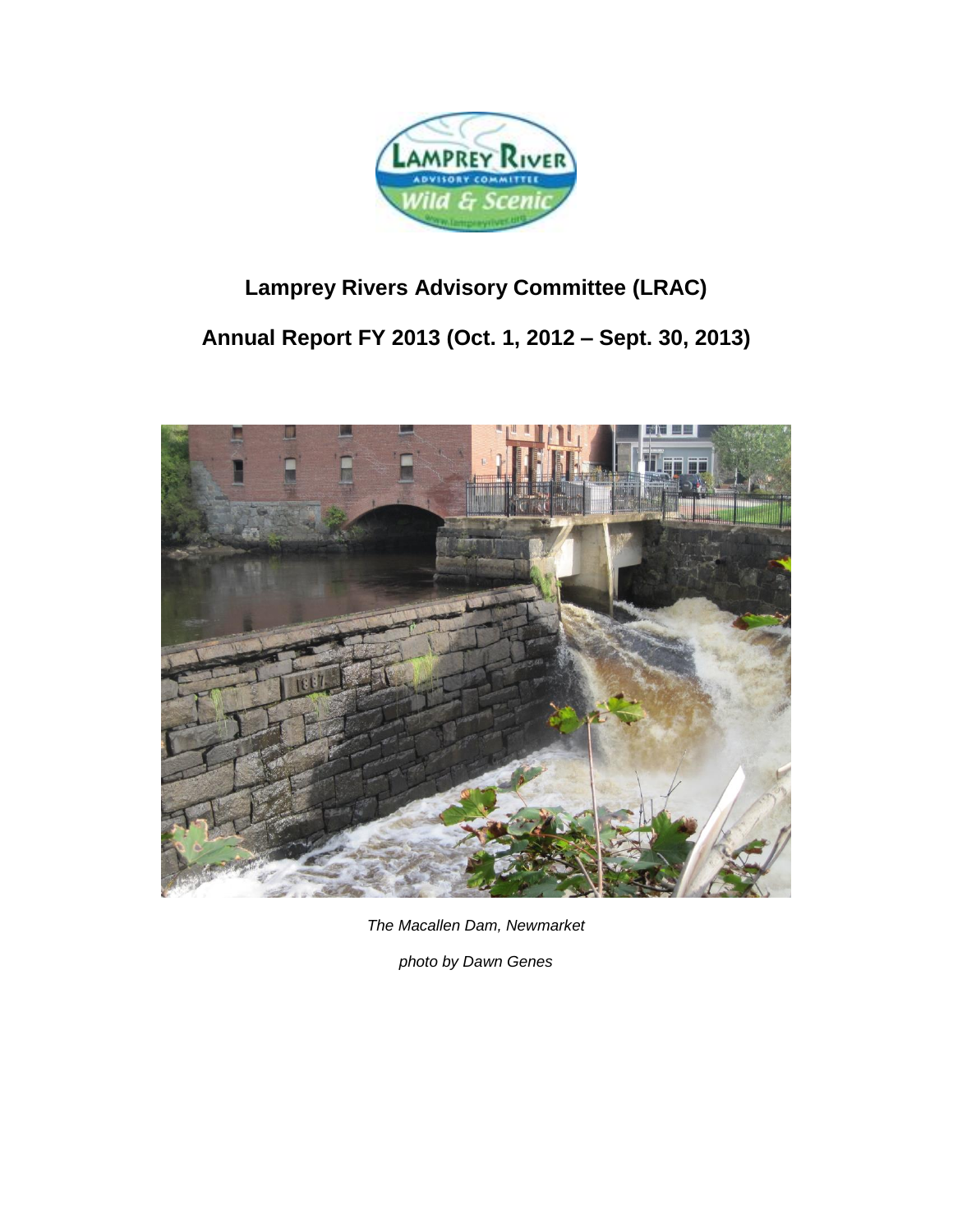What started out just a few years ago as a routine dam safety upgrade for the 1887 Macallen Dam in Newmarket has become one of the hottest topics for the future of the Lamprey River. An inspection in 2008 revealed safety issues that needed to be addressed. If the dam were to be hit by a major flood, it could fail catastrophically. Initially, the Town of Newmarket was simply going to repair the dam, but controversy erupted over the high price tag, the costs of ongoing maintenance, and the continuing risk of flooding upstream.

As of October 2013, the future of the dam and all that it affects upstream, in historic downtown Newmarket, and downstream is uncertain. Should the dam be removed, lowered, made taller, widened, or repaired? Is there anything that can be done upstream to lessen the force of flood waters? What will happen to recreation and property values if the impoundment upstream is altered? How will wildlife be affected? What lies hidden in the sediments behind the dam? How will anadromous fish migration be affected by structural changes in the dam? How can the structural integrity of the former mills in Newmarket be preserved? These and many other questions await study and interpretation. Although decisive action is unlikely in the very near future, LRAC supports getting as much information as possible so that negative impacts can be understood and minimized.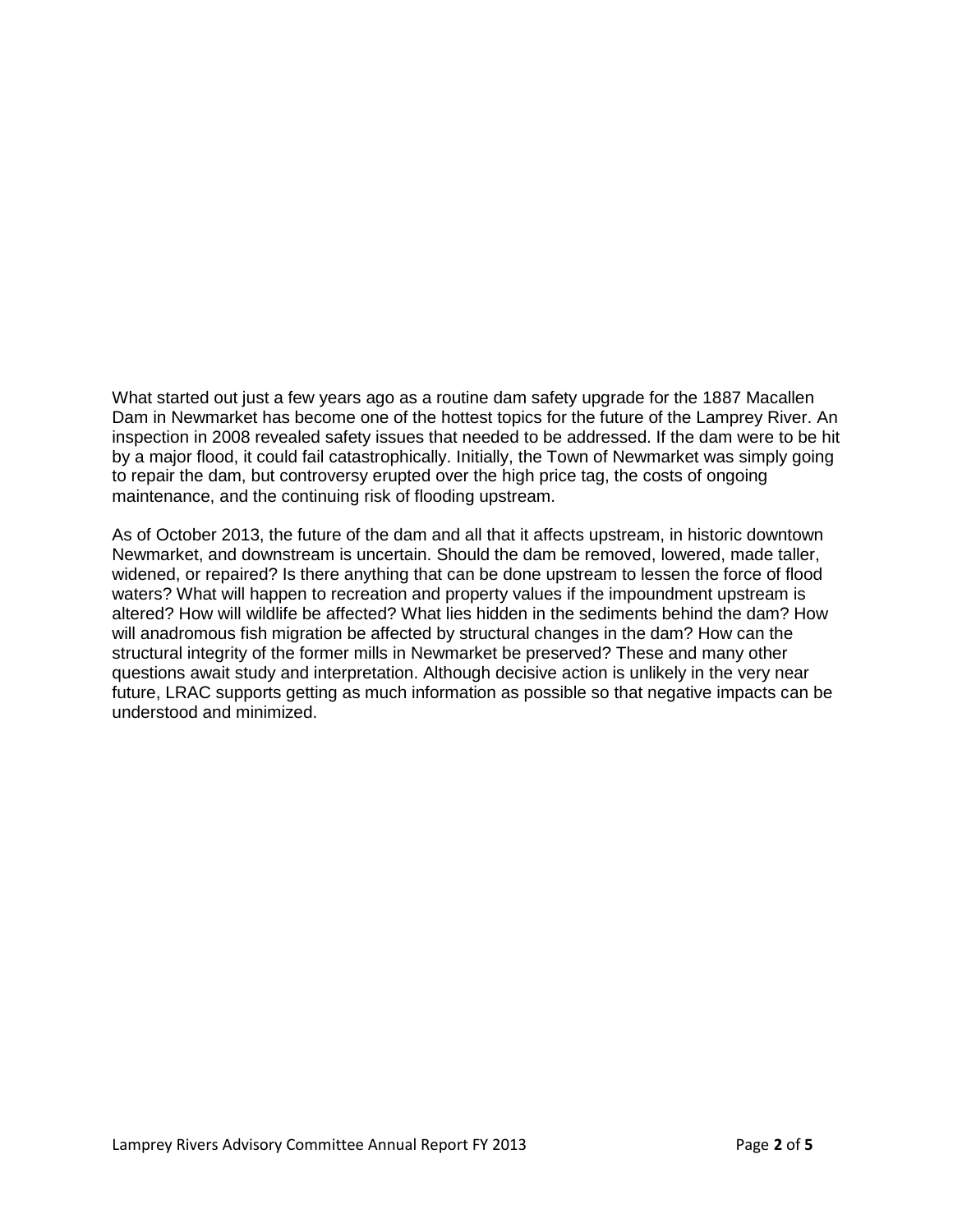**LRAC Accomplishments:** The LRAC had a busy and productive year. Representatives from most of the fourteen towns in the Lamprey River watershed worked hard to create a comprehensive rivers management plan and seek input from towns, planning commissions, land protection organizations, wildlife professionals, and citizens. The final plan was approved on Sept. 26, 2013 and will be made available to stakeholders and posted on [www.lampreyriver.org.](www.lampreyriver.org)

## **Land Protection:**

- Working with partners such as the Southeast Land Trust, the Natural Resource Conservation Service, The Nature Conservancy, town conservation commissions, and others, the Wild and Scenic subcommittee continued to provide expertise and funding to protect an additional 101 acres of shoreline of ecologically significant land along the river, bringing the total protected since 1999 to 2803 acres. Among the more important projects completed this year was the Ath-Mor Farm in Lee, adding 86.68 acres and 1,630 feet of river frontage. For every \$3 spent, an additional \$7 was leveraged.
- Laurel Cox, land protection administrator, was awarded the Gulf of Maine Visionary Award by the Gulf of Maine Council for her continued service in land protection, especially in her ability to bring together the interests of conservation and agriculture.

## **Education and Outreach:**

- A new comprehensive brochure was created and printed that includes the expanded area and efforts of the expanded Lamprey Rivers Advisory Committee.
- The committee's website, [www.lampreyriver.org,](http://www.lampreyriver.org/) continued to be updated and improved. More than 3350 people visited the site between November 2012 and March 2013.
- In April, the subcommittee partnered with students at Oyster River High School to study local vernal pools. Students documented overall conditions and counted amphibian egg masses to report to the New Hampshire Department of Fish and Game.
- The subcommittee worked with the Lamprey River Watershed Association and the Town of Raymond Recreation Department to establish an annual Regatta and Family Fun Day at Raymond's Lamprey River School. Other participating groups included the Boy Scouts, Raymond Youth Coalition, New Hampshire Audubon, Raymond Fire Department, and members of the National Honor Society at Raymond High School.
- For the fifth year, the committee funded three small grants up to \$5000 each for creative and worthwhile projects. One grant supported the creation of a video to document 30 years of volunteer service to protect the Lamprey. A second grant was used to produce a Big Tree Tour guide to help residents find and appreciate the grand old trees along the Lamprey. The third grant was used to create a public participatory art installation entitled *Stream of Conscience* to help connect people to local water and build awareness of global water issues.
- The subcommittee partnered with Epping Summer Recreation to offer children the opportunity to learn about dragonflies and other aquatic animals at Mary Blair Park.

## **Wildlife and Ecology:**

- The Wiswall fish ladder once again helped almost 20,000 river herring get up past the Wiswall Dam and migrate to spawning grounds upstream. According to the NH Dept. of Fish and Game, "The Wild and Scenic Lamprey River could soon be home to one of the strongest river herring runs on the Atlantic seaboard."
- In 2011, LRAC commissioned research to map and perform a bioinventory of Lamprey River floodplain wetlands in the towns of Epping, Lee, Durham, & Newmarket. The study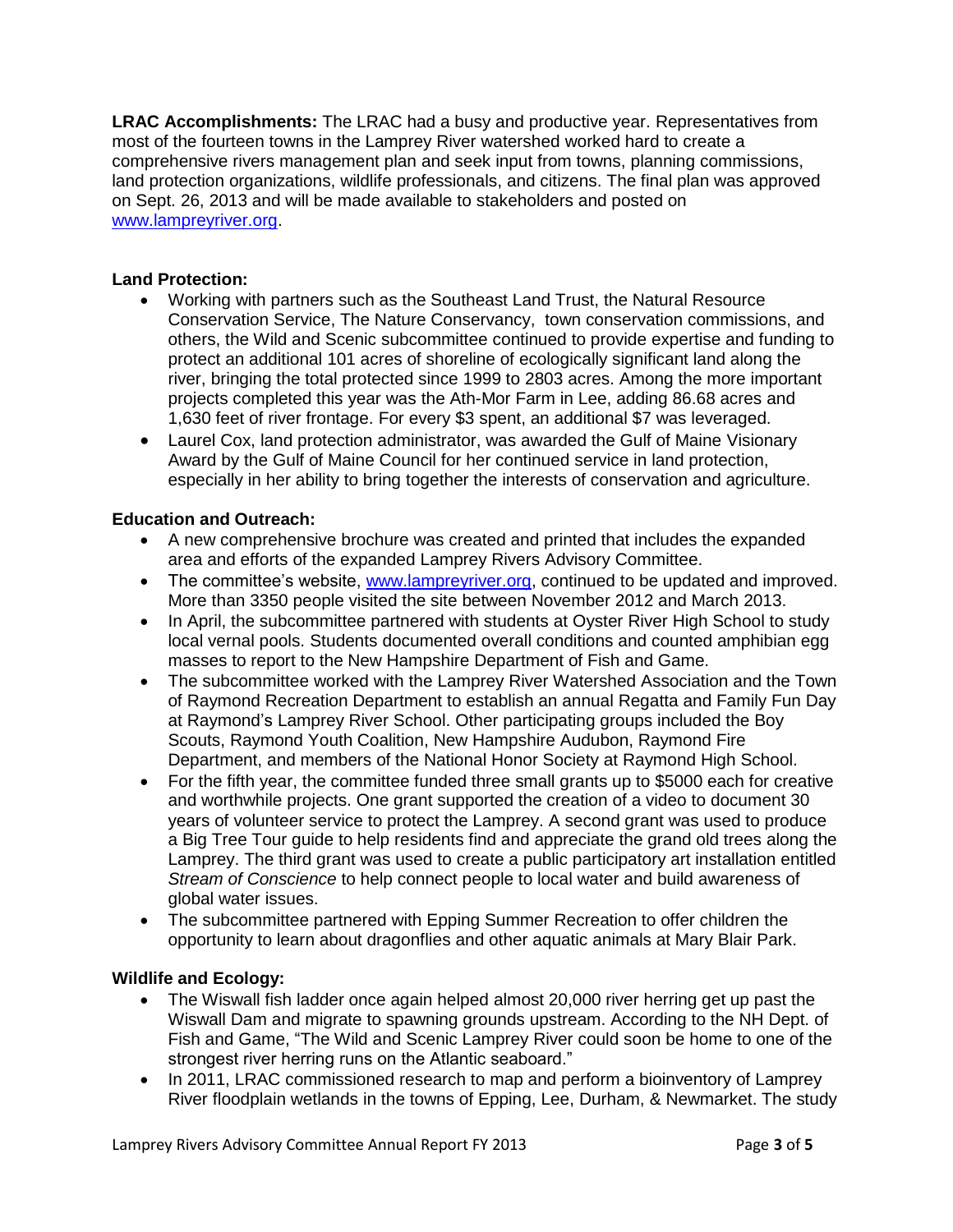has been finalized and published. The maps and results will be very helpful in guiding future wildlife studies and informing efforts undertaken by the land protection and project review subcommittees.

 Follow-up spraying to eradicate Japanese knotweed was conducted at test sites in Lee, Epping, and Deerfield.

#### **History:**

- Planning for a fourth panel for the Wiswall falls kiosk was undertaken. LRAC led the petition in Durham to have the park officially named in memory of John Hatch, artist and key proponent of the Lamprey River. The panel will highlight John Hatch's contributions and celebrate the volunteer efforts of LRAC and the Lamprey River Watershed Association. LRAC will assume all costs associated with production and installation of the panel which will be completed by the end of 2013.
- Using plans developed with a Small Grant in 2012, the Epping Historical Society constructed a trail and installed interpretive signs at Mary Blair Park that highlight the history of the dam and mills that once defined the site.

**Recreation:** Based on a 2012 Small Grant for park planning, the Epping Recreation Department installed approximately a dozen natural play elements as part of a natural playground at Mary Blair Park. The natural play area is located in the woods adjacent to the park's baseball fields.

**Water Quality and Quantity:** LRAC has long supported the volunteer monitoring efforts of the Lamprey River Watershed Association to test and report water quality data and that tradition was continued in 2013. With severe reductions in state support for water quality monitoring, LRAC funding ensured that years of data were not interrupted. Results were reported to the Volunteer River Assessment Program and are available at NH Dept. of Environmental Services.

**Project Review:** The expanded committee reviewed and commented on several projects that were submitted to the state for environmental permits. Among the most significant were the plans for habitat restoration at the Mast Road Natural Area in Epping, a power line reconstruction project that included Candia and Deerfield, and a proposed condominium/small business development along the Newmarket riverfront. In addition, the subcommittee submitted letters to the commissioner of the NH Dept. of Environmental Services noting concerns about poorly regulated artificial turf and expansion of existing shoreland homes.

**Plans for 2014 and Issues to Watch:** The full committee will continue its main duties to work on issues identified in the 2013 Lamprey Rivers Management Plan and review projects proposed for the quarter mile corridor around the designated rivers. One proposed project to watch will be the widening of Route 108 from Durham to Newmarket to provide safer conditions for bicycles and bus stops. The land protection subcommittee will continue to be a strong presence in multiple on-going efforts to protect and conserve land along the Lamprey River. The outreach subcommittee plans to fund small grants again in 2014 and do a pilot after-school project with Epping to engage children in an eight week program. Partnering with the Lamprey River Watershed Association and others, the LRAC will continue to support research, volunteer water quality monitoring, and outreach efforts. After several years of relative inactivity, the water issues subcommittee plans to rebuild and reinvigorate its efforts.